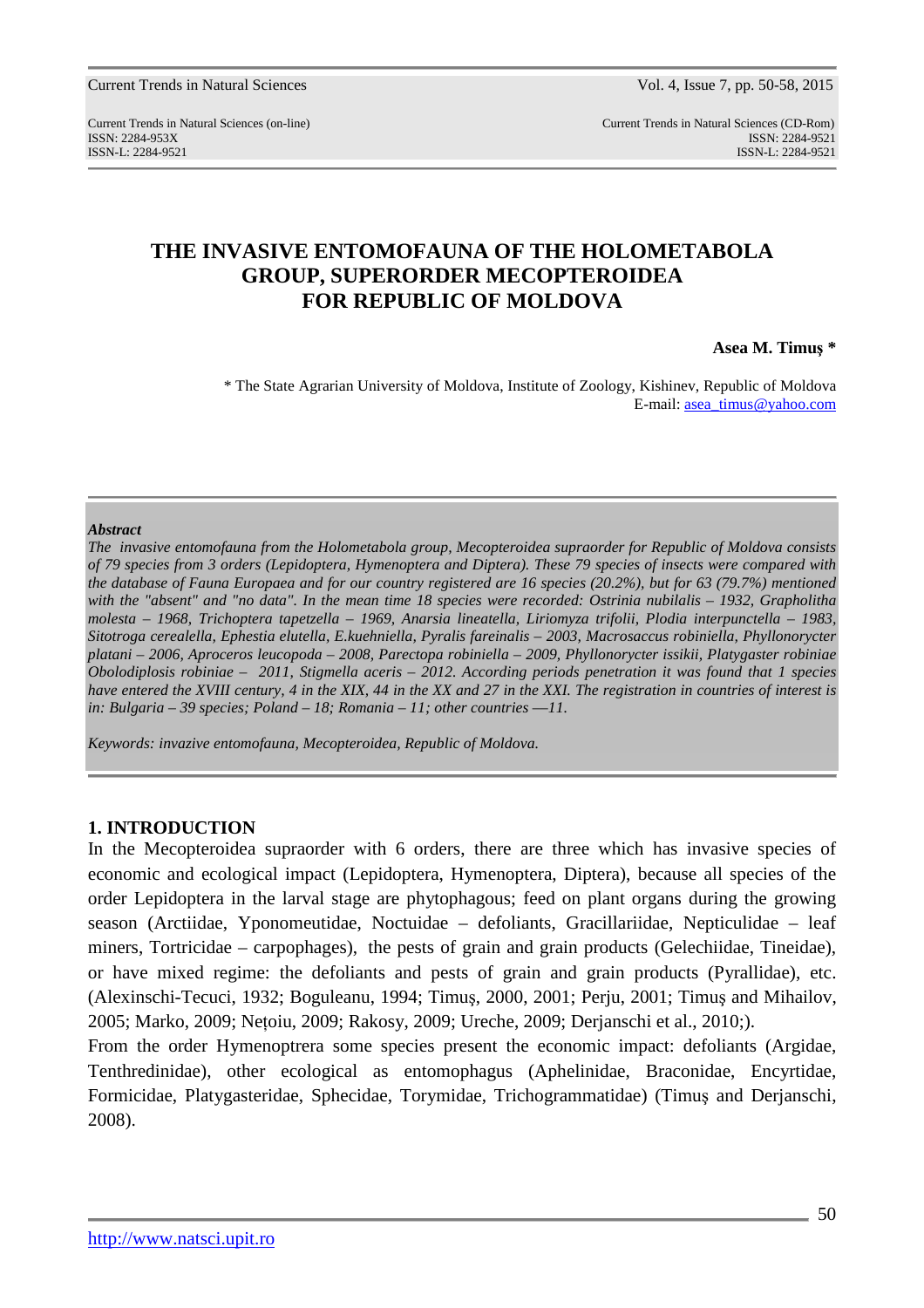The Diptera order, too, are very diverse as nutrient regime, namely: the leaf miniers (Agromyzidae), carpophagous (Tephritidae), the gale from (Cecidomyiidae), the entomophagous predators (Phoridae), the destructors (Helomyzidae, Calliphoridae), etc. (Alexinschi, 1932; Arion, 1938; Derjanschi et al., 2012; Timuş, 2012, 2015 a, b).

Therefore, knowledge the invasive entomofauna from the superorder Mecopteroidea represents the same interest to entomologists and the Plant Protection, who are responsible for the entomofauna country of any kind to apply the appropriate decisions in the event of occurrence and the pest risk to plants (Moldovan, 1966; Busuioc, 2003; Nastase, 2007; Derjanschi et al., 2010; Timuş et al., 2010). The research was performed within the project 11.817.08.13F funded by Supreme Council for Sciences and Technological Development of Academy of Sciences of Moldova.

## **2. MATERIALS AND METHODS**

Research the invasive entomofauna from the superorder Mecopteroidea was performed according to: a) analysis of the individual insect host-plants of agricultural land and the cultural landscapes (parks, squares, alleys, niches without control); b) literature in the archives and the libraries sectional "old book"; c) in the conjunction with databases of interest to the countries: Romania, Poland and Bulgaria. In the agricultural fields and the cultural landscapes, individuals specimens of insects harvested during the growing season were installed by the methods of collecting and their conservation (Croitoru et al., 2012).

# **3. RESULTS AND DISCUSSIONS**

The species of insects from the supraorder Mecopteroidea with status alien for the fauna of the Republic of Moldova in total are 79 and part of 3 orders: Lepidoptera (44 or 55.6%), Hymenoptera (20 or 25.3%) and Diptera (15 or 18.9%) (Tables 1, 2 and Figure 1).

| registerea in countries of interest and Kepublic of Motaova |                         |        |         |       |                 |       |               |                |                         |                            |          |          |               |                                 |      |  |  |  |
|-------------------------------------------------------------|-------------------------|--------|---------|-------|-----------------|-------|---------------|----------------|-------------------------|----------------------------|----------|----------|---------------|---------------------------------|------|--|--|--|
|                                                             |                         |        | Romania |       | <b>Bulgaria</b> |       | <b>Poland</b> |                | <b>Other</b><br>country | FaEu / Republic of Moldova |          |          |               |                                 |      |  |  |  |
| Order                                                       | Number<br>of<br>species | totaes | $\%$    | total | $\%$            | total | $\%$          | total          | $\frac{0}{0}$           | present                    | $\%$     | absent   | $\frac{0}{0}$ | date<br>$\overline{\mathbf{a}}$ | %    |  |  |  |
| Lepidoptera                                                 | 44                      | 11     | 25.0    | 20    | 45.4            | ⇁     | 15.9          | 6              | 13.6                    |                            | 15.9     | $\Omega$ | 0             | 37                              | 84.0 |  |  |  |
| Hymenoptera                                                 | 20                      | 0      | 0       | Q     | 45.0            | 8     | 40.0          | 3              | 15.0                    | 9                          | 45.0     | 8        | 40.0          | 3                               | 15.0 |  |  |  |
| Diptera                                                     | 15                      | 0      | 0       | 10    | 66.6            | 3     | 20.0          | $\overline{2}$ | 13.3                    | $\Omega$                   | $\Omega$ | 4        | 26.6          | 11                              | 73.3 |  |  |  |
| Total 3                                                     | 79                      | 11     | 13.9    | 39    | 49.3            | 18    | 22.7          | 11             | 13.9                    | 16                         | 20.2     | 12       | 15.1          | 51                              | 64.5 |  |  |  |

*Table 1. The invazive entomofauna from Mecopteroidea* **superorder** *registered in countries of interest and Republic of Moldova* 

From the chronological analysis the invasive entomofauna from the supraorder Mecopteroidea, observed that compared to species from the Hemimetabola and the Holometabola group (superorder Coleopteroidea), there were recorded much later or from the second half of XIX century. Exceptions are several species of ants (Hym., Formicidae), which began natural migration and continues to the present: *Monomorium pharaonis* registered the first center – 1780 (Poland) and the following – 1892; *Hypoponera punctatissima* – 1859 (Poland); *Linepithema humile* – 1992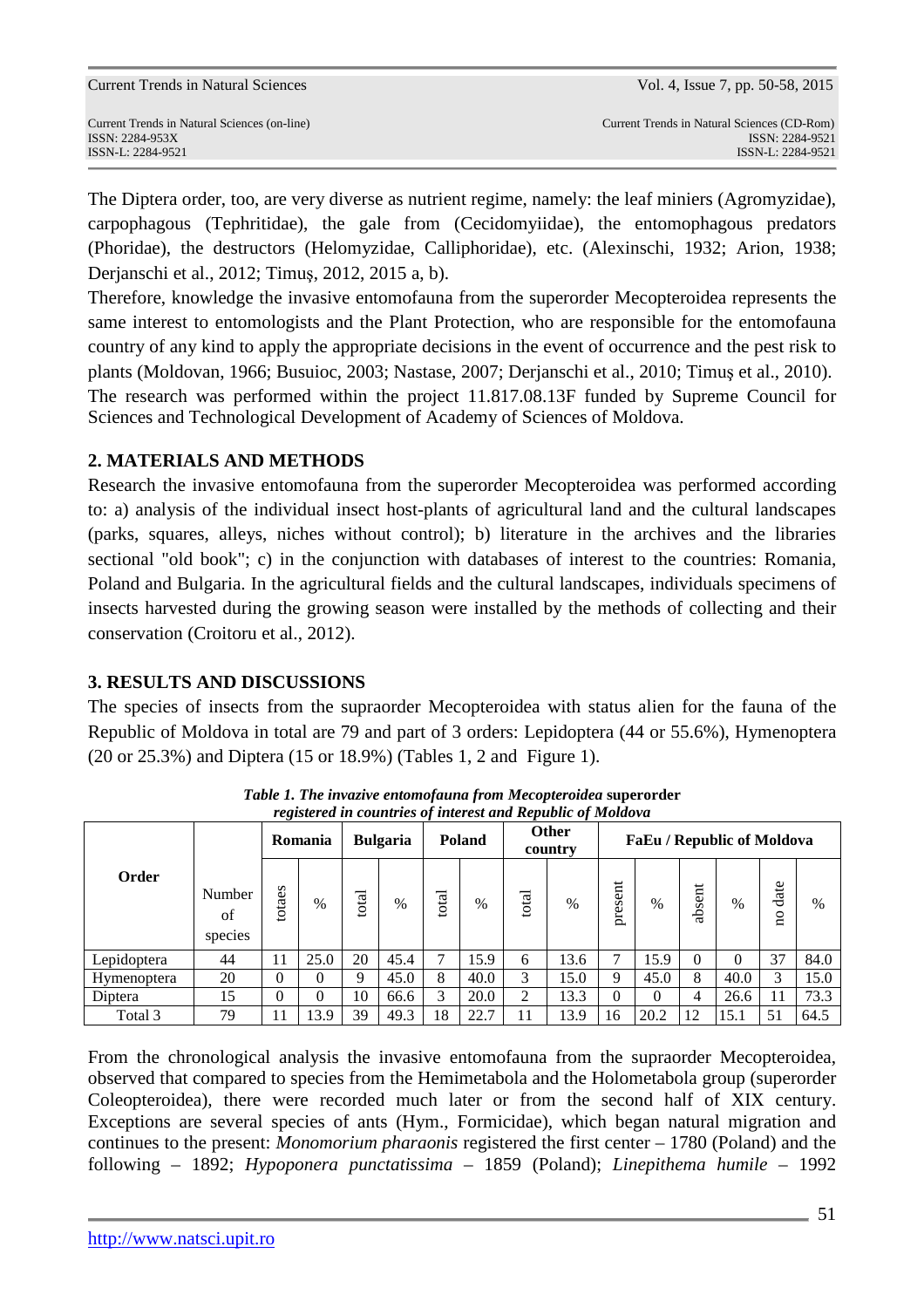| <b>Current Trends in Natural Sciences</b>                         | Vol. 4, Issue 7, pp. 50-58, 2015                               |
|-------------------------------------------------------------------|----------------------------------------------------------------|
| Current Trends in Natural Sciences (on-line)<br>$ISSN: 2284-953X$ | Current Trends in Natural Sciences (CD-Rom)<br>ISSN: 2284-9521 |
| ISSN-L: 2284-9521                                                 | ISSN-L: 2284-9521                                              |

(Bulgaria); *Lasius neglectus* – 1997 (Poland); *Paratrechina viridula* – 2008 (Macedonia). Continuing analysis of this order it was found that, while natural migration of phytophagous species, held and deliberate release of species that have obtained foreign status, but with positive role: *Aphelinus mali* (larvophagous parasitoid to the invasive species *Eriosoma lanigerum*), introduced in Poland in 1923; *Encarsia formosa* (larvophagous parasitoid to the invasive species *Trialeurodes vaporariorum*), introduced in Bulgaria in 1937; *Encarsia perniciosi* (larvophagous parasitoid to the invasive species *Diaspidiotus perniciosus*), introduced in the Poland in 1949; *Trichogramma dendrolimi* (oviphagus parasitoid of some the lepidopteran defoliators), introduced in Bulgaria in 1987.



*Figure 1. The invasive entomofauna from Mecopteroidea superorder*

A single species of the larviphagous parasitoid (*Platygaster robiniae*, Platygastridae) was spread naturally occurring will host insect invasive *Obolodiplosis robiniae* – the defoliant galigen on the acacia genus *Robinia*. About the braconids *Aphidius colemani, A.smithi Lysiphlebus testaceipes* – 2007-2008 (Bulgaria), do not know if it are controlled launched or natural migrated after insect host, so research in this area continues. In the Republic of Moldova in 2008 has been recorded the new species of Asian origin for Europe – *Aproceros leucopoda* (Hym., Argiidae) with the impact on elm at the species level *Cameraria ohridela*. The analysis Lepidoptera order was determined that dating began in the second half of XIX century, with species *Helicoverpa armigera, Trichophaga tapetzella* – 1863 (Bulgaria), *Pyralis farinalis* – 1896 (Bulgaria), then followed the first half of the XX century: *Sitotroga cerealella, Plodia interpunctella* – 1900 (Poland); *Achroia grisella*, *Ephestia elutella, Hypsopygia costalis* – 1903, *Ephestia kuehniella –* 1907, *Tineola bisselliella* – 1909 (Bulgaria); *Ostrinia nubilais* – 1920 (Poland); *Corcyra cephalonica* – 1930 (Bulgaria). As shown all species are pests of grain and grain products. The other species were recorded in the second half of the XX century and the beginning of the XXI century, most the defoliator (Arctiidae, Crambidae, Yponomeutidae), leaf miners (Gracilariidae, Nepticulidae), carpophagous (Tortricidae), pests of grain and grain products (Gelechiidae, Pyrallidae, Tineidae), etc.

The invasive species from Diptera order were recorded among the last in the second half of the XX century and continue till now, and leading Diptera invasive recording is Bulgaria (10 or 66.6%) (Figure 2).

For comparison we can mention that insects of Mecopteroidea superorder entered on the mainland evident through four parts: north – Poland, 19 species (Lepidoptera: 8 or 18.1%; Hymenoptera 8 or 40.0%; Diptera 3 or 20.0%); south – Bulgaria, 38 species (Lepidoptera: 20 or 45.4% Hymenoptera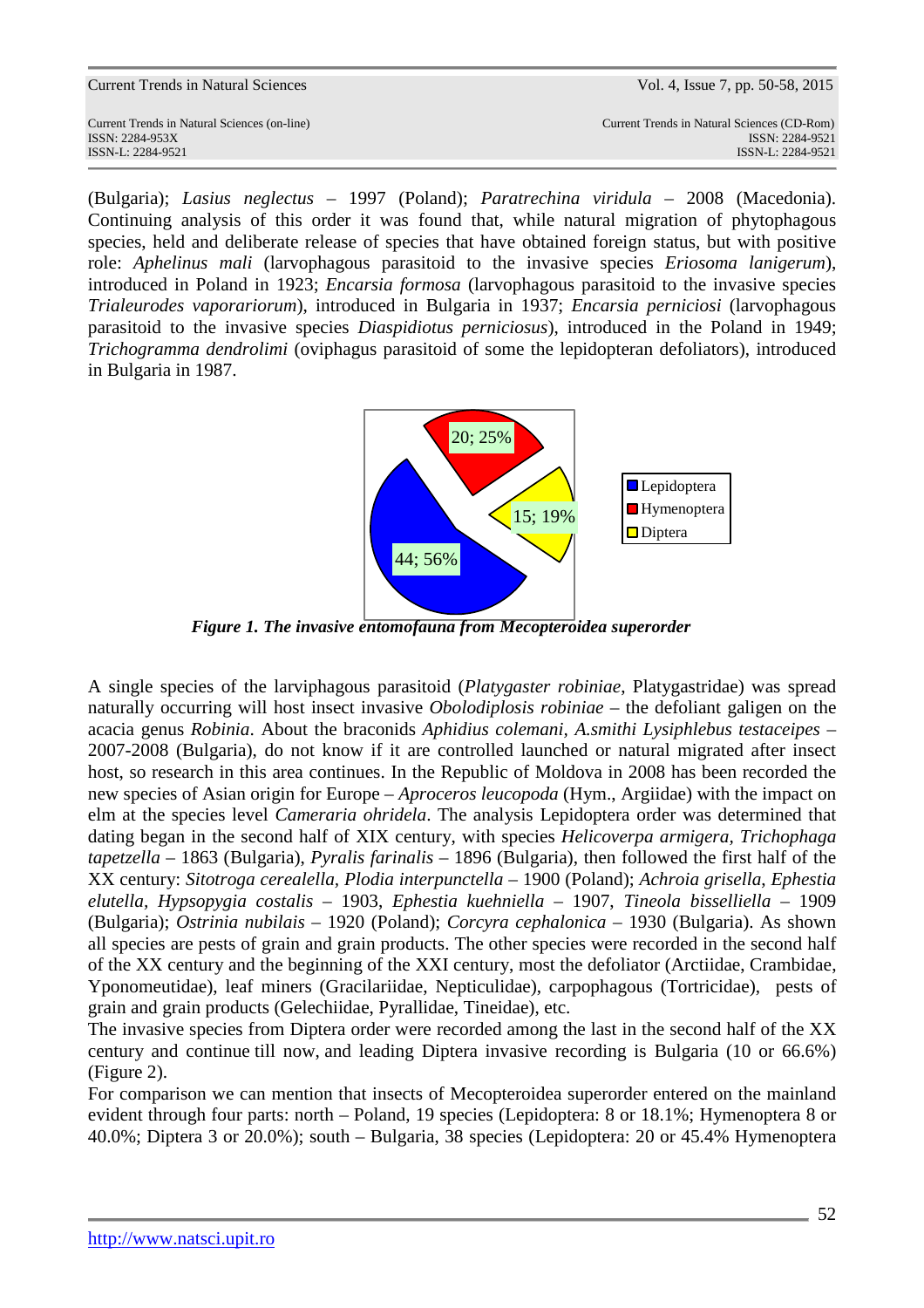9 or 45.0%; Diptera 9 or 60.0%); west – Romania, 10 species (Lepidoptera: 10 or 22.7%) and east – Ukraine, 4 species (Lepidoptera 1 or 2.2%; Hymenoptera 2 or 10.0%; Diptera 1 or 6.6%), Figure 3.



The invasive entomofauna from the Holometabola group, Mecopteroidea superorder was corroborate with the database of Fauna Europaea and for the Republic of Moldova 63 species (79.7%) mentioned the "absent" and "no data". Meanwhile, of the 63 species of insects in our country already registered 18: 14 species of the Lepidoptera order (*Ostrinia nubilalis* – 1932; *Grapholitha molesta* – 1968; *Trichophaga tapetzella* – 1969; *Plodia interpunctella* – 1983; *Anarsia lineatella, Ephestia elutella, E.kuehniella, Pyralis farinalis*, *Sitotroga cerealella* – 2003; *Phyllonorycter platani, Macrosaccus robiniella* – 2006; *Parectopa robiniella* – 2009; *Phyllonorycter issikii* – 2011, *Stigmella aceris* – 2012); 2 species of the Hymenoptera order (*Aproceros leucopoda* – 2008, *Platygaster robiniae* – 2011) and 2 species of the Diptera order (*Liriomyza trifolii* – 1983, *Obolodiplosis robiniae* – 2011).



The *Grapholitha molesta* species were included in the list of quarantine pests (from 1937 in Romania and from 1948 in the Republic of Moldova), but has been excluded from the lists because finally adapted and became the usual pest. The *Tuta absoluta* species*,* currently with dual status (invasive and plant quarantine), was recorded in Romania in 2009, and the republic first time in 2011. The outbreak was eliminated entirely, because the insect has developed into a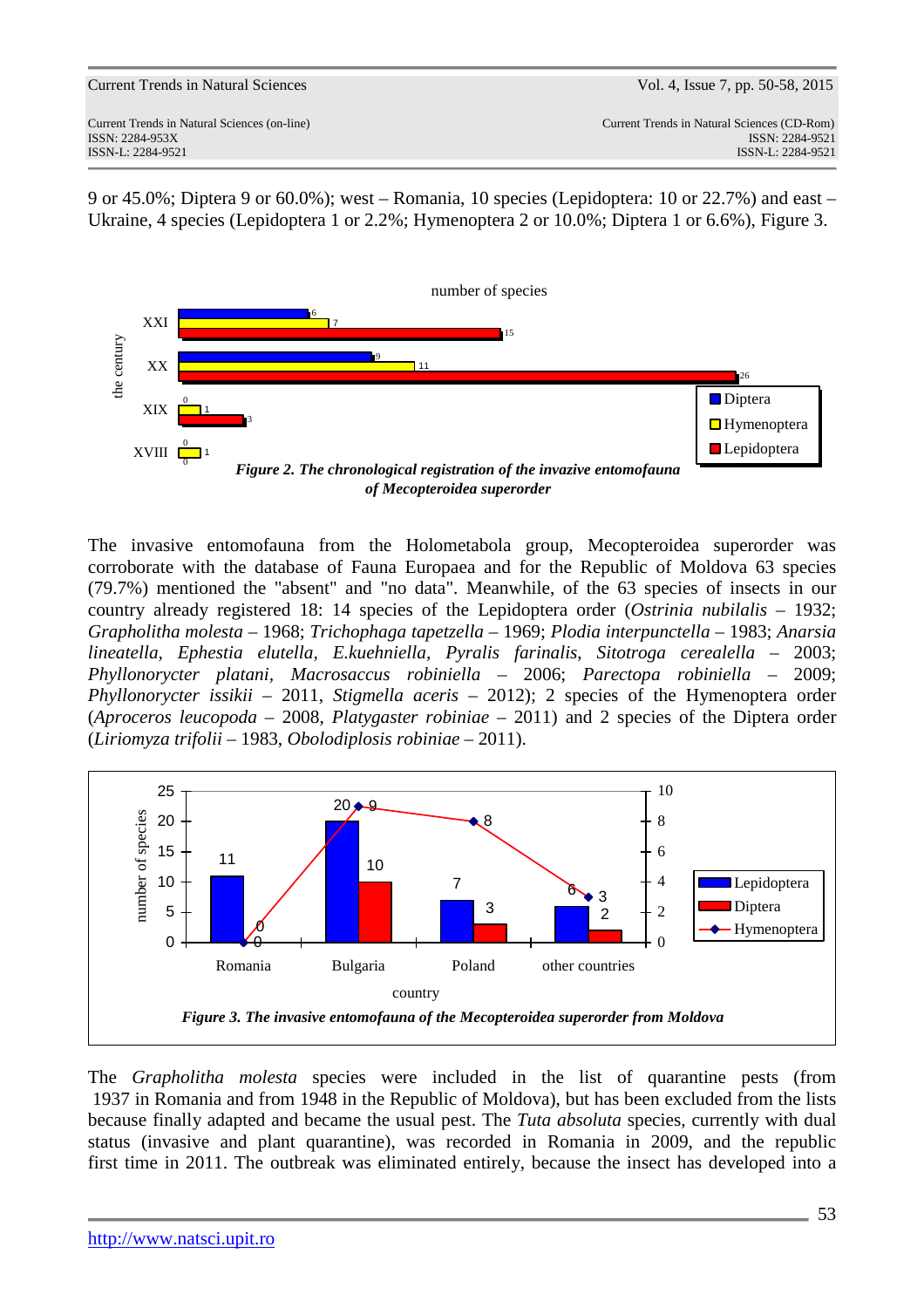| http://www.natsci.upit.ro |  |
|---------------------------|--|
|                           |  |

|                                                                                         | results in scientific articles European value, because most of these species are found in one of the |           |           |           |           |  |  |                                     |           |           |             |           |           |           |           |           |           |           |           |           |           |           |               |           |           |
|-----------------------------------------------------------------------------------------|------------------------------------------------------------------------------------------------------|-----------|-----------|-----------|-----------|--|--|-------------------------------------|-----------|-----------|-------------|-----------|-----------|-----------|-----------|-----------|-----------|-----------|-----------|-----------|-----------|-----------|---------------|-----------|-----------|
| countries of interest.                                                                  |                                                                                                      |           |           |           |           |  |  |                                     |           |           |             |           |           |           |           |           |           |           |           |           |           |           |               |           |           |
| Table 2. The entomofauna invazive from the Holometabola group, Mecopteroidea supraorder |                                                                                                      |           |           |           |           |  |  |                                     |           |           |             |           |           |           |           |           |           |           |           |           |           |           |               |           |           |
|                                                                                         |                                                                                                      |           |           |           |           |  |  |                                     |           |           |             |           |           |           |           |           |           |           |           |           |           |           |               |           |           |
|                                                                                         | Family, genus, species /                                                                             |           |           |           |           |  |  | 1820-1829<br>1830-1839<br>1840-1849 |           |           |             |           |           |           |           |           |           |           |           |           |           |           |               |           |           |
|                                                                                         | Order                                                                                                | 1780-1789 | 1790-1799 | 1800-1809 | 1810-1819 |  |  |                                     | 1850-1859 | 1860-1869 | 1870-1879   | 1880-1889 | 1890-1899 | 1900-1909 | 1910-1919 | 1920-1929 | 1930-1939 | 1940-1949 | 1950-1959 | 1960-1969 | 1970-1979 | 1980-1989 | 1990-1999     | 2000-2009 | 2010-2014 |
|                                                                                         |                                                                                                      |           |           |           |           |  |  |                                     |           |           |             |           |           |           |           |           |           |           |           |           |           |           |               |           |           |
|                                                                                         |                                                                                                      |           |           |           |           |  |  |                                     |           |           |             |           |           |           |           |           |           |           |           |           |           |           |               |           |           |
|                                                                                         |                                                                                                      |           |           |           |           |  |  |                                     |           |           | Lepidoptera |           |           |           |           |           |           |           |           |           |           |           |               |           |           |
| 1.                                                                                      | <b>Arctiidae</b><br>Hyphantria cunea, 1773                                                           |           |           |           |           |  |  |                                     |           |           |             |           |           |           |           |           |           | Ro        |           |           |           |           |               |           |           |
|                                                                                         | Crambidae                                                                                            |           |           |           |           |  |  |                                     |           |           |             |           |           |           |           |           |           |           |           |           |           |           |               |           |           |
| $\overline{2}$ .                                                                        | Sclerocona acutella, 1842                                                                            |           |           |           |           |  |  |                                     |           |           |             |           |           |           |           |           |           |           |           |           |           |           |               | <b>Bg</b> |           |
|                                                                                         | Gelechiidae                                                                                          |           |           |           |           |  |  |                                     |           |           |             |           |           |           |           |           |           |           |           |           |           |           |               |           |           |
|                                                                                         | Anarsia lineatella, 1839                                                                             |           |           |           |           |  |  |                                     |           |           |             |           |           |           |           |           |           |           |           |           |           | Md        |               |           |           |
| $\frac{3}{4}$ .<br>5.                                                                   | Sitotroga cerealella, 1789                                                                           |           |           |           |           |  |  |                                     |           |           |             |           |           | Po        |           |           |           |           |           |           |           |           |               |           |           |
|                                                                                         | Coleotechnites piceaella,                                                                            |           |           |           |           |  |  |                                     |           |           |             |           |           |           |           |           |           |           |           |           |           |           |               |           |           |
|                                                                                         | 1903                                                                                                 |           |           |           |           |  |  |                                     |           |           |             |           |           |           |           |           |           |           |           |           |           |           |               | Ro        |           |
| 6.                                                                                      | Scrobipalpa ocellatella,<br>1858                                                                     |           |           |           |           |  |  |                                     |           |           |             |           |           |           |           |           |           |           |           |           |           |           |               | Ro        |           |
|                                                                                         | 7. Phthorimaea operculella,                                                                          |           |           |           |           |  |  |                                     |           |           |             |           |           |           |           |           |           |           |           |           |           |           |               |           |           |
|                                                                                         | 1873                                                                                                 |           |           |           |           |  |  |                                     |           |           |             |           |           |           |           |           |           |           |           |           |           |           |               | Ro        |           |
| 8.                                                                                      | Tuta absoluta, 1917                                                                                  |           |           |           |           |  |  |                                     |           |           |             |           |           |           |           |           |           |           |           |           |           |           |               | Ro        |           |
|                                                                                         | 9. Pectinophora gossypiella,<br>1844                                                                 |           |           |           |           |  |  |                                     |           |           |             |           |           |           |           |           |           |           |           |           |           |           | Bg            |           |           |
|                                                                                         | Gracillariidae                                                                                       |           |           |           |           |  |  |                                     |           |           |             |           |           |           |           |           |           |           |           |           |           |           |               |           |           |
|                                                                                         | 10. Caloptilia roscipennella,                                                                        |           |           |           |           |  |  |                                     |           |           |             |           |           |           |           |           |           |           |           |           |           |           |               |           |           |
|                                                                                         | 1796                                                                                                 |           |           |           |           |  |  |                                     |           |           |             |           |           |           |           |           |           |           |           |           |           |           | $\mathbf{Bg}$ |           |           |
|                                                                                         | 11. Caloptilia azaleella, 1913                                                                       |           |           |           |           |  |  |                                     |           |           |             |           |           |           |           |           |           |           |           |           |           |           |               |           |           |
|                                                                                         | 12. Cameraria ohridella, 1986                                                                        |           |           |           |           |  |  |                                     |           |           |             |           |           |           |           |           |           |           |           |           |           |           | Bg            |           |           |
|                                                                                         | 13. Parectopa robiniella, 1863                                                                       |           |           |           |           |  |  |                                     |           |           |             |           |           |           |           |           |           |           |           |           |           |           | Bg            |           |           |
|                                                                                         | 14. Macrosaccus robiniella,<br>1859                                                                  |           |           |           |           |  |  |                                     |           |           |             |           |           |           |           |           |           |           |           |           |           |           |               | Po        |           |
|                                                                                         | 15. Phyllonorycter issikii,<br>1963                                                                  |           |           |           |           |  |  |                                     |           |           |             |           |           |           |           |           |           |           |           |           |           |           | Po            |           |           |
|                                                                                         | 16. Phyllonorycter platani,                                                                          |           |           |           |           |  |  |                                     |           |           |             |           |           |           |           |           |           |           |           |           |           |           |               |           |           |
|                                                                                         | 1870                                                                                                 |           |           |           |           |  |  |                                     |           |           |             |           |           |           |           |           |           |           |           |           |           | Po        |               |           |           |
|                                                                                         | 17. Phyllonorycter                                                                                   |           |           |           |           |  |  |                                     |           |           |             |           |           |           |           |           |           |           |           |           |           |           |               |           |           |
|                                                                                         | leucographella, 1850                                                                                 |           |           |           |           |  |  |                                     |           |           |             |           |           |           |           |           |           |           |           |           |           |           |               | Ro        |           |
|                                                                                         | Nepticulidae                                                                                         |           |           |           |           |  |  |                                     |           |           |             |           |           |           |           |           |           |           |           |           |           |           |               |           |           |
|                                                                                         | 18. Stigmella aceris, 1857<br>19. Stigmella prunetorum,                                              |           |           |           |           |  |  |                                     |           |           |             |           |           |           |           |           |           |           | A         |           |           |           |               |           |           |
|                                                                                         | 1855                                                                                                 |           |           |           |           |  |  |                                     |           |           |             |           |           |           |           |           |           |           | A         |           |           |           |               |           |           |
|                                                                                         | Noctuidae                                                                                            |           |           |           |           |  |  |                                     |           |           |             |           |           |           |           |           |           |           |           |           |           |           |               |           |           |
|                                                                                         | 20. Helicoverpa armigera,                                                                            |           |           |           |           |  |  |                                     |           |           |             |           |           |           |           |           |           |           |           |           |           |           |               |           |           |
|                                                                                         | 1805                                                                                                 |           |           |           |           |  |  |                                     |           | g,        |             |           |           |           |           |           |           |           |           |           |           |           |               |           |           |
|                                                                                         | 21. Sedina buettneri, 1858                                                                           |           |           |           |           |  |  |                                     |           |           |             |           |           |           |           |           |           |           |           |           |           | <b>Bg</b> |               |           |           |
|                                                                                         | Pyrallidae                                                                                           |           |           |           |           |  |  |                                     |           |           |             |           |           |           |           |           |           |           |           |           |           |           |               |           |           |
|                                                                                         | 22. Achroia grisella, 1794                                                                           |           |           |           |           |  |  |                                     |           |           |             |           |           | <b>Bg</b> |           |           |           |           |           |           |           |           |               |           |           |
|                                                                                         | 23. Cadra calidella, 1845                                                                            |           |           |           |           |  |  |                                     |           |           |             |           |           |           |           |           |           |           |           |           |           |           |               | Ro        |           |
|                                                                                         | 24. Cadra cautella, 1863                                                                             |           |           |           |           |  |  |                                     |           |           |             |           |           |           |           |           |           |           |           |           |           |           | <b>Bg</b>     |           |           |
|                                                                                         | 25. Cadra figulilella, 1871                                                                          |           |           |           |           |  |  |                                     |           |           |             |           |           |           |           |           |           |           |           |           | <b>Bg</b> |           |               |           |           |
|                                                                                         | 26. Corcyra cephalonica, 1866<br>27. Ectomyelois ceratoniae,                                         |           |           |           |           |  |  |                                     |           |           |             |           |           |           |           |           | Ιg        |           |           |           |           |           |               | Ro        |           |
|                                                                                         |                                                                                                      |           |           |           |           |  |  |                                     |           |           |             |           |           |           |           |           |           |           |           |           |           |           |               |           |           |

Current Trends in Natural Sciences (on-line) Current Trends in Natural Sciences (CD-Rom) ISSN: 2284-953XISSN: 2284-9521 ISSN-L: 2284-9521 ISSN-L: 2284-9521

private greenhouse near the capital, so it is considered that there is on the territory Moldova not available however, observations continue. The other 44 species requires research and publication of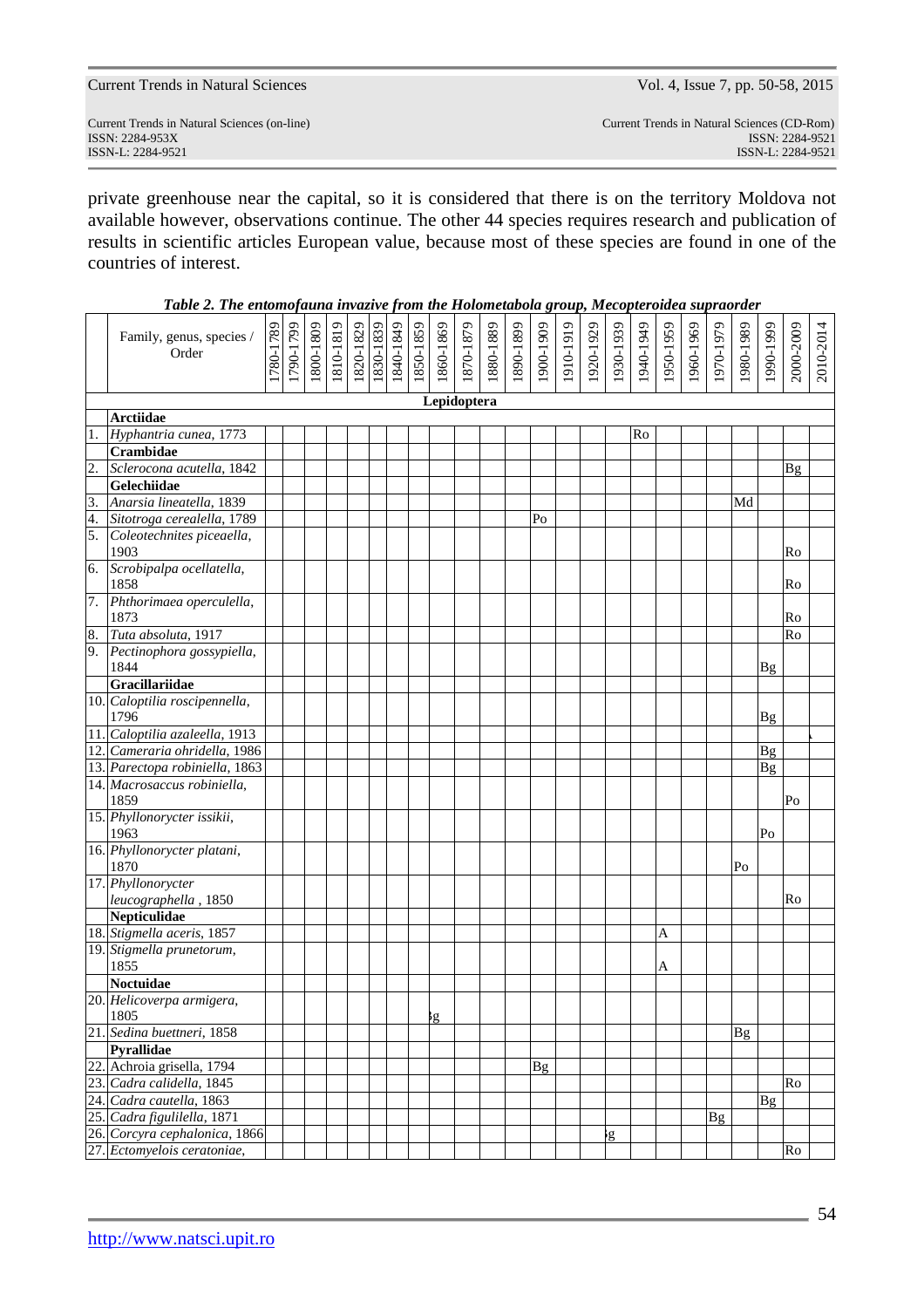ISSN-L: 2284-9521 ISSN-L: 2284-9521

Current Trends in Natural Sciences (on-line) Current Trends in Natural Sciences (CD-Rom) ISSN: 2284-953XISSN: 2284-9521

| 1839                             |    |  |  |  |    |           |             |    |                |    |    |    |    |           |                |                |   |
|----------------------------------|----|--|--|--|----|-----------|-------------|----|----------------|----|----|----|----|-----------|----------------|----------------|---|
| 28. Elophila nymphaeata,<br>1758 |    |  |  |  |    |           |             |    |                |    |    |    |    |           |                | <b>Bg</b>      |   |
| 29. Ephestia elutella, 1796      |    |  |  |  |    |           |             |    | <b>Bg</b>      |    |    |    |    |           |                |                |   |
| 30. Ephestia kuehniella, 1879    |    |  |  |  |    |           |             |    | P <sub>0</sub> |    |    |    |    |           |                |                |   |
| 31. Hypsopygia costalis, 1775    |    |  |  |  |    |           |             |    | <b>Bg</b>      |    |    |    |    |           |                |                |   |
| 32. Paralipsa gularis, 1877      |    |  |  |  |    |           |             |    |                |    |    |    |    |           |                |                | A |
| 33. Plodia interpunctella,       |    |  |  |  |    |           |             |    |                |    |    |    |    |           |                |                |   |
| 1813                             |    |  |  |  |    |           |             |    | Po             |    |    |    |    |           |                |                |   |
| 34. Pyralis farinalis, 1758      |    |  |  |  |    |           |             | Bg |                |    |    |    |    |           |                |                |   |
| 35. Ostrinia nubilalis, 1796     |    |  |  |  |    |           |             |    |                |    | Po |    |    |           |                |                |   |
| <b>Tineidae</b>                  |    |  |  |  |    |           |             |    |                |    |    |    |    |           |                |                |   |
| 36. Monopis crocicapitella,      |    |  |  |  |    |           |             |    |                |    |    |    |    |           |                |                |   |
| 1859                             |    |  |  |  |    |           |             |    |                |    |    |    |    |           |                | $\mathbf{B}$ g |   |
| 37. Tineola bisselliella, 1823   |    |  |  |  |    |           |             |    | <b>Bg</b>      |    |    |    |    |           |                |                |   |
| 38. Trichophaga tapetzella,      |    |  |  |  |    |           |             |    |                |    |    |    |    |           |                |                |   |
| 1758                             |    |  |  |  |    | <b>Bg</b> |             |    |                |    |    |    |    |           |                |                |   |
| <b>Tortricidae</b>               |    |  |  |  |    |           |             |    |                |    |    |    |    |           |                |                |   |
| 39. Cacoecimorpha                |    |  |  |  |    |           |             |    |                |    |    |    |    |           |                |                |   |
| pronubana, 1799                  |    |  |  |  |    |           |             |    |                |    |    |    |    |           |                |                | A |
| 40. Cnephasia pasiuana, 1799     |    |  |  |  |    |           |             |    |                |    |    |    |    |           |                | Ro             |   |
| 41. Grapholitha molesta, 1916    |    |  |  |  |    |           |             |    |                |    |    |    |    | <b>Bg</b> |                |                |   |
| 42. Grapholitha delineana,       |    |  |  |  |    |           |             |    |                |    |    |    |    |           |                |                |   |
| 1863                             |    |  |  |  |    |           |             |    |                |    |    |    |    | <b>Bg</b> |                |                |   |
| Yponomeutidae                    |    |  |  |  |    |           |             |    |                |    |    |    |    |           |                |                |   |
| 43. Argyresthia thuiella, 1871   |    |  |  |  |    |           |             |    |                |    |    |    |    |           |                | Ro             |   |
| 44. Argyresthia trifasciata,     |    |  |  |  |    |           |             |    |                |    |    |    |    |           |                |                |   |
| 1871                             |    |  |  |  |    |           |             |    |                |    |    |    |    |           |                | Ro             |   |
|                                  |    |  |  |  |    |           | Hymenoptera |    |                |    |    |    |    |           |                |                |   |
| Aphelinidae                      |    |  |  |  |    |           |             |    |                |    |    |    |    |           |                |                |   |
| 45. Aphelinus mali, 1851         |    |  |  |  |    |           |             |    |                |    | Po |    |    |           |                |                |   |
| 46. Encarsia perniciosi, 1913    |    |  |  |  |    |           |             |    |                |    |    |    | Po |           |                |                |   |
| 47. Encarsia formosa, 1924       |    |  |  |  |    |           |             |    |                |    |    | Bg |    |           |                |                |   |
| <b>Argiidae</b>                  |    |  |  |  |    |           |             |    |                |    |    |    |    |           |                |                |   |
| 48. Aproceros leucopoda,         |    |  |  |  |    |           |             |    |                |    |    |    |    |           |                |                |   |
| 1939                             |    |  |  |  |    |           |             |    |                |    |    |    |    |           |                | Md             |   |
| <b>Braconidae</b>                |    |  |  |  |    |           |             |    |                |    |    |    |    |           |                |                |   |
| 49. Aphidius colemani, 1912      |    |  |  |  |    |           |             |    |                |    |    |    |    |           |                |                | A |
| 50. Aphidius smithi, 1959        |    |  |  |  |    |           |             |    |                |    |    |    |    |           |                | <b>Bg</b>      |   |
| 51. Lysiphlebus testaceipes,     |    |  |  |  |    |           |             |    |                |    |    |    |    |           |                |                |   |
| 1880                             |    |  |  |  |    |           |             |    |                |    |    |    |    |           |                | Bg             |   |
| <b>Encyrtidae</b>                |    |  |  |  |    |           |             |    |                |    |    |    |    |           |                |                |   |
| 52. Ooencyrtus kuvanae, 1910     |    |  |  |  |    |           |             |    |                |    |    |    |    | Bg        |                |                |   |
| Formicidae                       |    |  |  |  |    |           |             |    |                |    |    |    |    |           |                |                |   |
| 53. Hypoponera                   |    |  |  |  |    |           |             |    |                |    |    |    |    |           |                |                |   |
| punctatissima, 1859              |    |  |  |  | Po |           |             |    |                |    |    |    |    |           |                |                |   |
| 54. Lasius neglectus, 1990       |    |  |  |  |    |           |             |    |                |    |    |    |    |           | P <sub>0</sub> |                |   |
| 55. Linepithema humile, 1868     |    |  |  |  |    |           |             |    |                |    |    |    |    |           | <b>Bg</b>      |                |   |
| 56. Monomorium pharaonis,        |    |  |  |  |    |           |             |    |                |    |    |    |    |           |                |                |   |
| 1758                             | 'O |  |  |  |    |           |             |    |                |    |    |    |    |           |                |                |   |
| 57. Paratrechina vividula,       |    |  |  |  |    |           |             |    |                |    |    |    |    |           |                |                |   |
| 1846                             |    |  |  |  |    |           |             |    |                |    |    |    |    |           |                | A              |   |
| Platygastridae                   |    |  |  |  |    |           |             |    |                |    |    |    |    |           |                |                |   |
| 58. Platygaster robiniae, 2008   |    |  |  |  |    |           |             |    |                |    |    |    |    |           |                | $\mathbf{B}$ g |   |
| <b>Sphecidae</b>                 |    |  |  |  |    |           |             |    |                |    |    |    |    |           |                |                |   |
| 59. Sceliphron curvatum, 1870    |    |  |  |  |    |           |             |    |                |    |    |    |    |           |                | Po             |   |
| <b>Tenthredinidae</b>            |    |  |  |  |    |           |             |    |                |    |    |    |    |           |                |                |   |
| 60. Nematus tibialis, 1837       |    |  |  |  |    |           |             |    |                | Bg |    |    |    |           |                |                |   |
| <b>Torymidae</b>                 |    |  |  |  |    |           |             |    |                |    |    |    |    |           |                |                |   |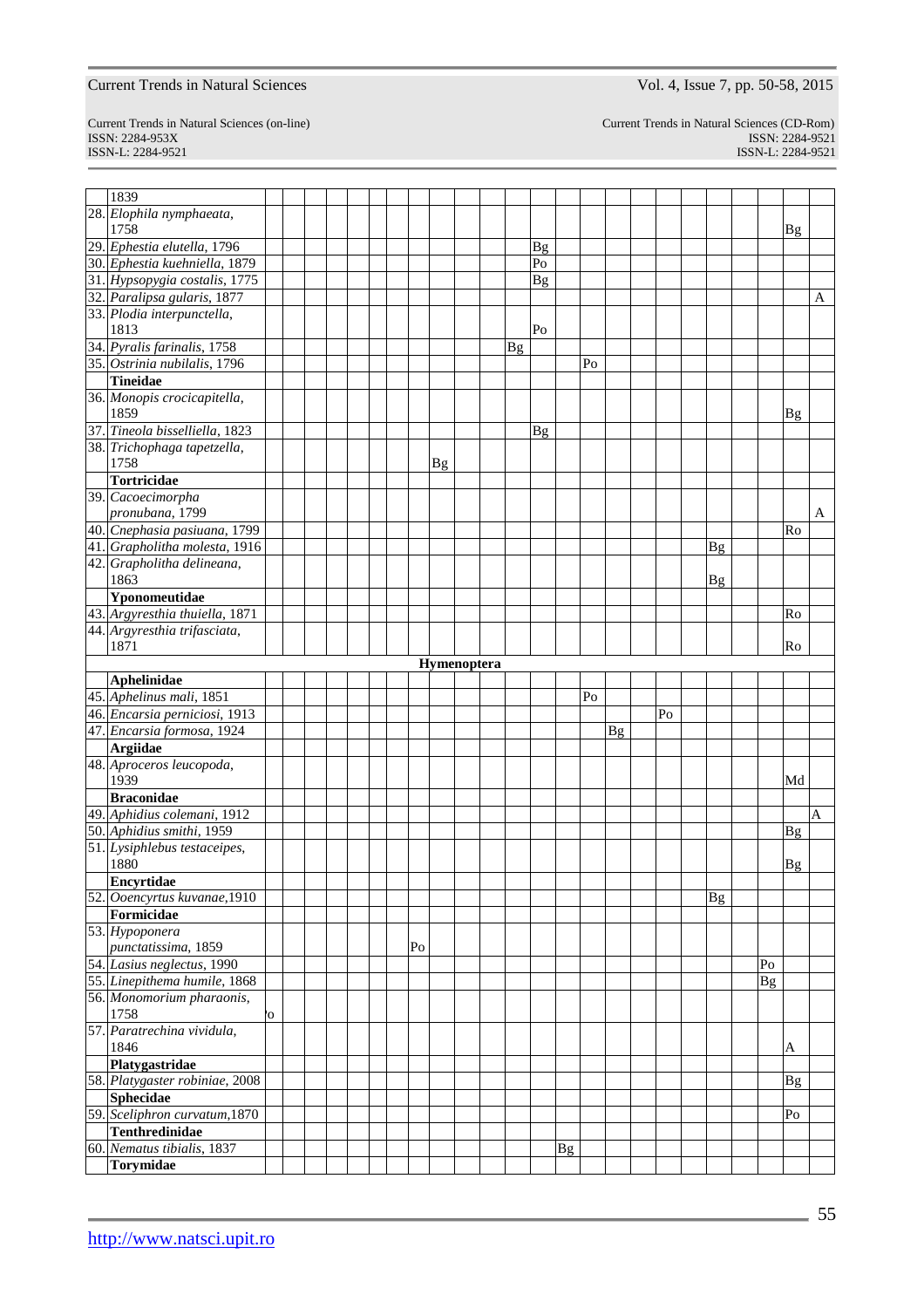Current Trends in Natural Sciences (on-line) Current Trends in Natural Sciences (CD-Rom) ISSN: 2284-953XISSN: 2284-9521 ISSN-L: 2284-9521 ISSN-L: 2284-9521

| 61. Megastigmus                                             |  |  |  |  |                |  |  |  |  |                |    |           |           |           |   |
|-------------------------------------------------------------|--|--|--|--|----------------|--|--|--|--|----------------|----|-----------|-----------|-----------|---|
| spermotrophus, 1893                                         |  |  |  |  |                |  |  |  |  | P <sub>O</sub> |    |           |           |           |   |
| 62. Megastigmus atedius, 1851<br>63. Megastigmus aculeatus, |  |  |  |  |                |  |  |  |  | Po             |    |           |           |           |   |
| 1795                                                        |  |  |  |  |                |  |  |  |  | <b>Bg</b>      |    |           |           |           |   |
| Trichogrammatidae                                           |  |  |  |  |                |  |  |  |  |                |    |           |           |           |   |
| 64. Trichogramma dendrolimi,                                |  |  |  |  |                |  |  |  |  |                |    |           |           |           |   |
| 1926                                                        |  |  |  |  |                |  |  |  |  |                |    | <b>Bg</b> |           |           |   |
|                                                             |  |  |  |  | <b>Diptera</b> |  |  |  |  |                |    |           |           |           |   |
| Agromyzidae<br>65. Liriomyza trifolii, 1880                 |  |  |  |  |                |  |  |  |  |                |    |           |           |           |   |
|                                                             |  |  |  |  |                |  |  |  |  |                |    | Md        |           |           |   |
| 66. Liriomyza<br>huidobrensis, 1926                         |  |  |  |  |                |  |  |  |  |                |    |           | Βg        |           |   |
| 67. Phytomyza gymnostoma,<br>1858                           |  |  |  |  |                |  |  |  |  |                |    |           | <b>Bg</b> |           |   |
| Calliphoridae                                               |  |  |  |  |                |  |  |  |  |                |    |           |           |           |   |
| 68. Chrysomya albiceps, 1819                                |  |  |  |  |                |  |  |  |  |                |    |           |           | <b>Bg</b> |   |
| Cecidomyiidae                                               |  |  |  |  |                |  |  |  |  |                |    |           |           |           |   |
| 69. Contarinia pisi, 1850                                   |  |  |  |  |                |  |  |  |  |                |    |           | <b>Bg</b> |           |   |
| 70. Contarinia quinquenotata,<br>1888                       |  |  |  |  |                |  |  |  |  |                |    |           | Βg        |           |   |
| 71. Dasineura gleditchiae,<br>1866                          |  |  |  |  |                |  |  |  |  |                |    |           | Po        |           |   |
| 72. Obolodiplosis robiniae,<br>1847                         |  |  |  |  |                |  |  |  |  |                |    |           |           | Po        |   |
| 73. Rhopalomyia<br>chrysanthemi, 1939                       |  |  |  |  |                |  |  |  |  |                | Po |           |           |           |   |
| 74. Stenodiplosis panici, 1926                              |  |  |  |  |                |  |  |  |  |                |    |           | Bg        |           |   |
| Helomyzidae                                                 |  |  |  |  |                |  |  |  |  |                |    |           |           |           |   |
| 75. Suillia lurida, 1830                                    |  |  |  |  |                |  |  |  |  |                |    |           |           |           | A |
| Phoridae                                                    |  |  |  |  |                |  |  |  |  |                |    |           |           |           |   |
| 76. Dohrniphora cornuta,                                    |  |  |  |  |                |  |  |  |  |                |    |           |           |           |   |
| 1857                                                        |  |  |  |  |                |  |  |  |  |                |    |           | <b>Bg</b> |           |   |
| 77. Megaselia scalaris, 1866                                |  |  |  |  |                |  |  |  |  |                |    |           |           | <b>Bg</b> |   |
| <b>Tephritidae</b>                                          |  |  |  |  |                |  |  |  |  |                |    |           |           |           |   |
| 78. Ceratitis capitata, 1824                                |  |  |  |  |                |  |  |  |  |                |    |           |           | Βg        |   |
| <b>Ulidiidae</b>                                            |  |  |  |  |                |  |  |  |  |                |    |           |           |           |   |
| 79. Euxesta pechumani, 1938                                 |  |  |  |  |                |  |  |  |  |                |    |           |           | <b>Bg</b> |   |

## **4. CONCLUSIONS**

The database of invasive entomofauna from the group Holometabola, superorder Mecopteroidea consists of 79 species and part of 3 orders: Lepidoptera – 44 species (55.6%. dominant order) Hymenoptera – 20 (25.3%) and Diptera 15 (18.9%).

The chronological registration insects in this superorder began in the XVIII century with ant *Monoromum pharaonis*, in 1780 (Poland); in the XIX century the following ant *Hypoponera punctatissima* in 1859 (Poland) and they continue migration to date: *Linepithema humule* in 1992 (Bulgaria), *Lasius neglectus* in 1997 (Poland) and *Paratrechina viridula* in 2008 (Macedonia); in XIX century – some lepidopteres: *Helicoverpa armigera, Trichophaga tapetzella* in 1863, *Pyralis farinalis* in 1896 (Bulgaria); in the XX century following: *Sitotroga cerealella, Plodia interpunctella* – 1900, in Polonia, *Achroia grisella*, *Ephestia elutella, Hypsopygia costalis* – 1903, *Ephestia kuehniella –* 1907, *Tineola bisselliella* – 1909 in Bulgaria, *Ostrinia nubilais* – 1920 in Poland, *Corcyra cephalonica* – 1930 in the Bulgaria, etc.; in the XXI century, the lepidopteres from Arctiidae, Crambidae, Yponomeutidae family (defoliants), Gracilariidae, Nepticulidae family (leaf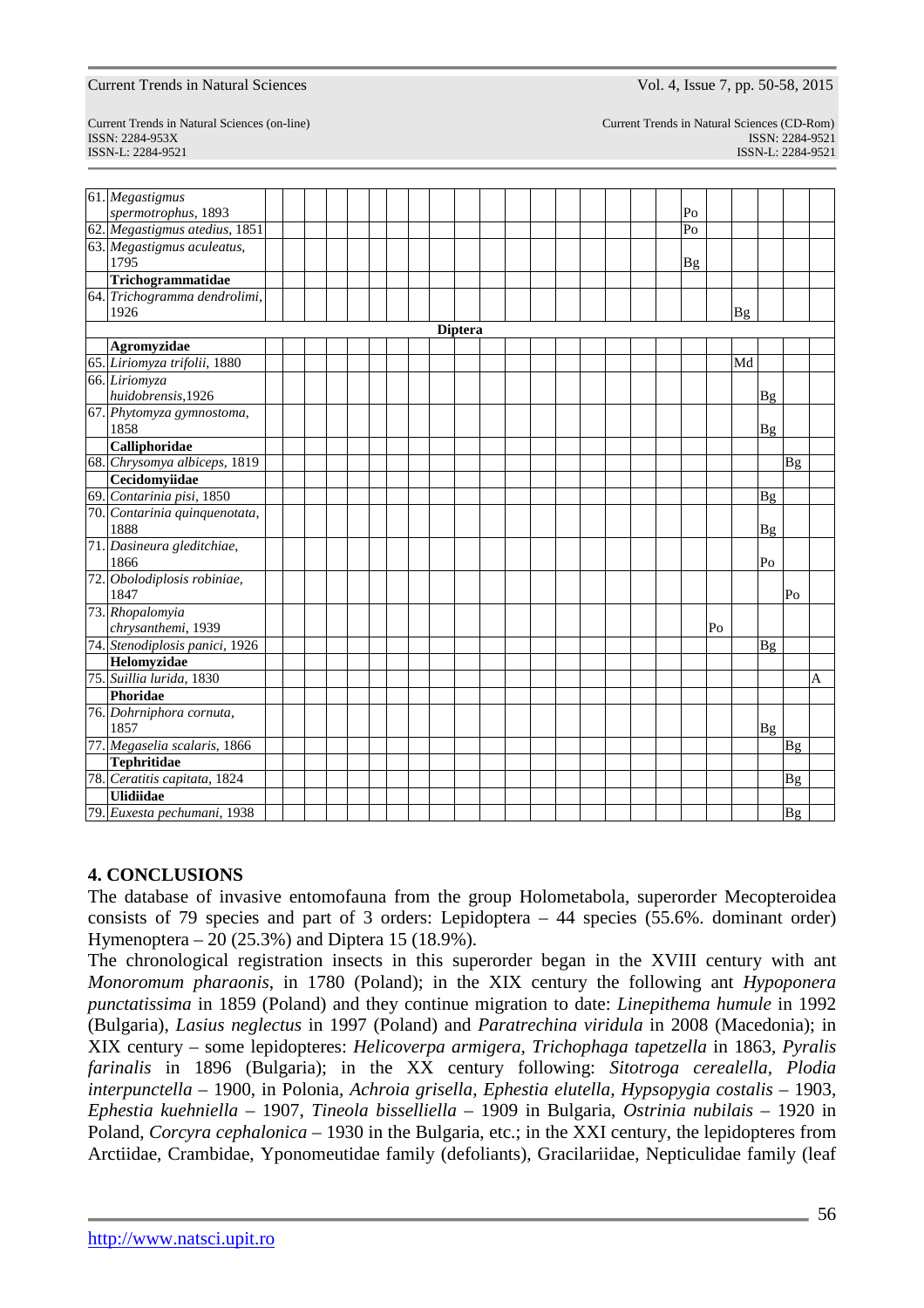miniers), Tortricidae family (carpophagouse), Gelechiidae, Pyrallidae, Tineidae family (pests of grain and grain products), etc.

The invazive species from Diptera order were recorded among the last in the second half of the XX century and continuie till now, and leading invasive recording is Bulgaria (10 or 66.6%).

Some species of nonnative Hymenoptera order were launched directed on the agricultural plantations as part of biological control of some phytophagous: *Aphelinus mali* / *Eriosoma lanigerum*; *Encarsia formosa* / *Trialeurodes vaporariorum*; *Encarsia perniciosi* / *Diaspidiotus perniciosus*; *Trichogramma dendrolimi /* lepidopteran defoliators. The parazitoid *Platygaster robiniae / Obolodiplosis robiniae,* in Europe was spread naturally.

After collating local database with the FaEu it was found that from 63 species "absent" and "no data", 18 were recorded: of the Lepidoptera order 14 species (*Ostrinia nubilalis*, *Grapholitha molesta*, *Trichophaga tapetzella*, *Plodia interpunctella*, *Anarsia lineatella, Ephestia elutella, E.kuehniella, Pyralis farinalis*, *Sitotroga cerealella*, *Phyllonorycter platani, Ph.issikii Macrosaccus robiniella*; *Parectopa robiniella*, *Stigmella aceris*), 2 of the Hymenoptera order (*Aproceros leucopoda*, *Platygaster robiniae*) and of the Diptera order 2 species (*Liriomyza trifolii*, *Obolodiplosis robiniae*). The species *Aproceros leucopoda* (Hym., Argiidae) of Asian origin. recent in Europe and with great impact on elm was registered in Republic of Moldova in the 2008 and continues to defoliation trees flat tire at present.

### **5. ACKNOWLEDGEMENTS**

We would like to extend our appreciation to Supreme Council for Sciences and Technological Development of Academy of Sciences of Moldova for providing funding for this study (projects 11.817.08.13F).

#### **6. REFERENCES**

- Alexinschi, Al. (1932). Materialien zur kenntnis der microlepidopterenfauna Bessarabiens. *Acta pro Fauna et flora Universali, seria I: Zoologia*. Bucureşti, 1(2), p. 3-7.
- Alexinschi-Tecuci, Al. (1932). Contribuţii la cunoaşterea faunei lepidopterelor din Moldova-de-Mijloc (Dărmăneşti, Bacău). *Societatea studenţilor în ştiinţe naturale*, 3, 125-131.
- Arion, G. (1938). Paraziții animali și vegetali declarați periculoși culturilor din România și contra cărora s-au luat măsuri de control fitosanitar. *Imprimeria Naţională* Bucureşti, 119.
- Boguleanu, Gh. (1994). Fauna dăunătoare culturilor agricole şi forestiere din România. Bucureşti, II, 576.
- Busuioc, M. (2003). Dăunătorii produselor agricole depozitate şi combaterea integrată a lor. *UASM,* Chişinău, 213.
- Croitoru, N., Panuta, S., Timus, A. (2012). Îndrumar metodic la colectarea și întocmirea colectiei biologice, pentru disciplinele entomologice, de la specialitatea Protecţia plantelor. *UASM,* Chişinău, 38.
- Derjanschi, V., Baban, E., Timuş, A., Andreev, A., Gaibu, Z., Stahi, N., Calestru, L., Galupa, D., Uspenskaia, I. (2012). Atlasul speciilor de nevertebrate terestre (incluse în Cadastrul regnului animal al Republicii Moldova). Tipografia "Elena-V.I.", 116 p.
- Derjanschi, V., Timuş, A., Croitoru, N., Panuţa, S. (2010). Factorii limitativi ale speciilor de lepidoptere vulnerabile din agrobiotopurile horticole din Republica Moldova. *UASM*, Chişinău: 24 (2), 309-315.
- Moldovan, M. (1966). Măsuri agrotehnice la combaterea viermelui păpuşoiului. *Agricultura Moldovei*, 10, 28-30.
- Năstase, T. (2007). Consecinţele apărute în dezvoltarea speciilor *Heliothis armigeras* şi *Agrotis* segetum sub influenţa mediului saturat cu feromon*. UASM,* Chişinău, 15(3), 257-260.
- Perju, T. (2001). Molia minieră a castanului oriental (*Cameraria ohridella*)*. Sănătatea plantelor*, 7, 38.
- Rakosy, L. (2009). Lepidoptera (Butterflies and Moths) In: *Neobiota din România*. Cluj-Napoca, 166-173.
- Ureche, C. (2009), *Phyllonoryter robiniella* Clemens (Lepidoptera: Gracillariidae), a new invasive species in the Romanian fauna. În *Neobiota din România*. Cluj-Napoca, 132-135.
- Neţoiu, C., Tomescu, R. (2009). New species of leaf miner moth in black locust forest stands in Romania. In: *Neobiota din România*. Cluj-Napoca, 136-143.

Marko, B. (2009). Invasive species (Hymenoptera: Formicidae) in Romania. *Neobiota din România*. 147-146.